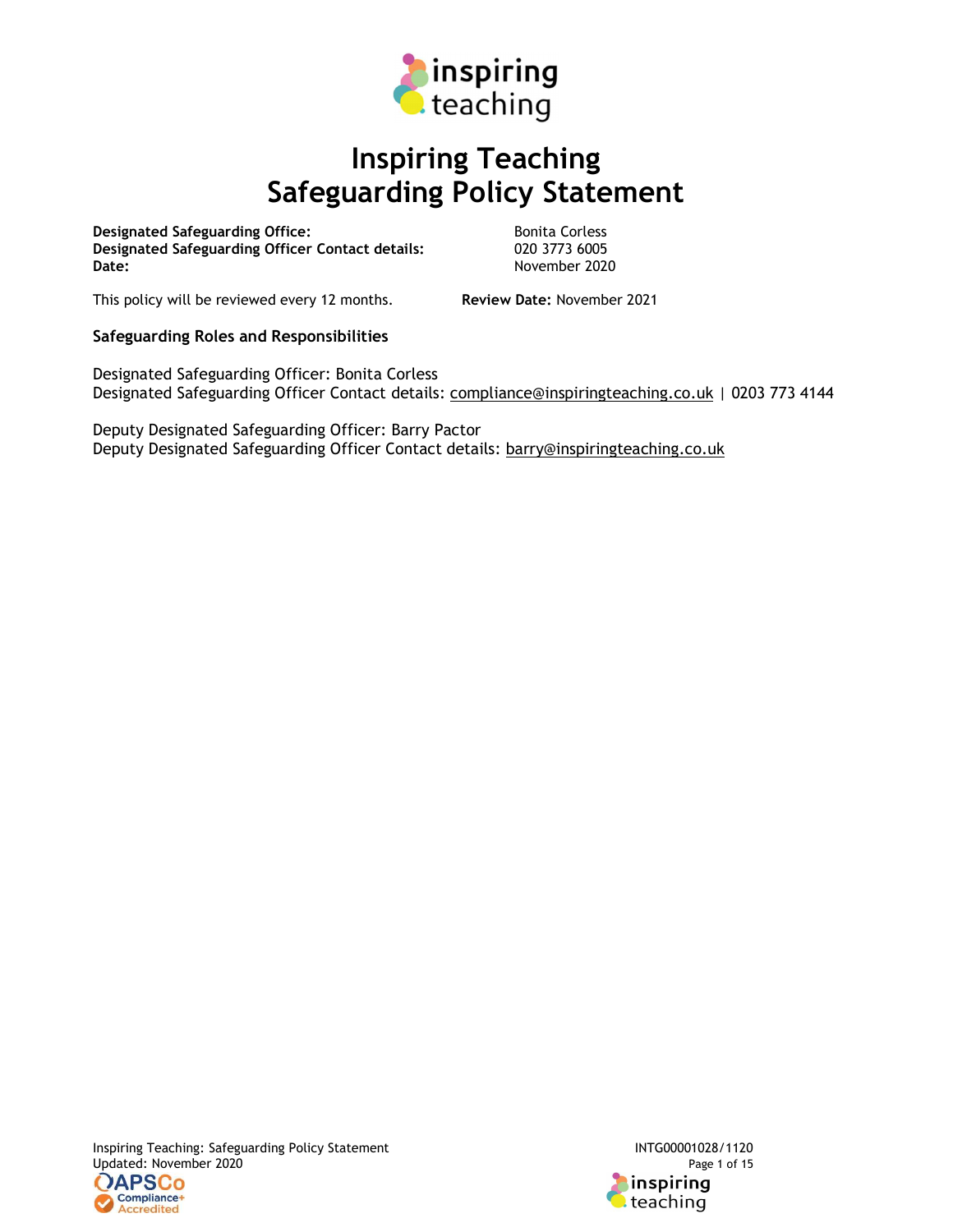

# Table of Contents

|     | SAFEGUARDING CHILDREN AND ADULTS AT RISK POLICY  Error! Bookmark not defined. |
|-----|-------------------------------------------------------------------------------|
| 1.  |                                                                               |
| 2.  |                                                                               |
| 3.  |                                                                               |
| 4.  |                                                                               |
| 5.  |                                                                               |
| 6.  |                                                                               |
| 7.  |                                                                               |
| 8.  |                                                                               |
| 9.  |                                                                               |
| 10. |                                                                               |
|     |                                                                               |

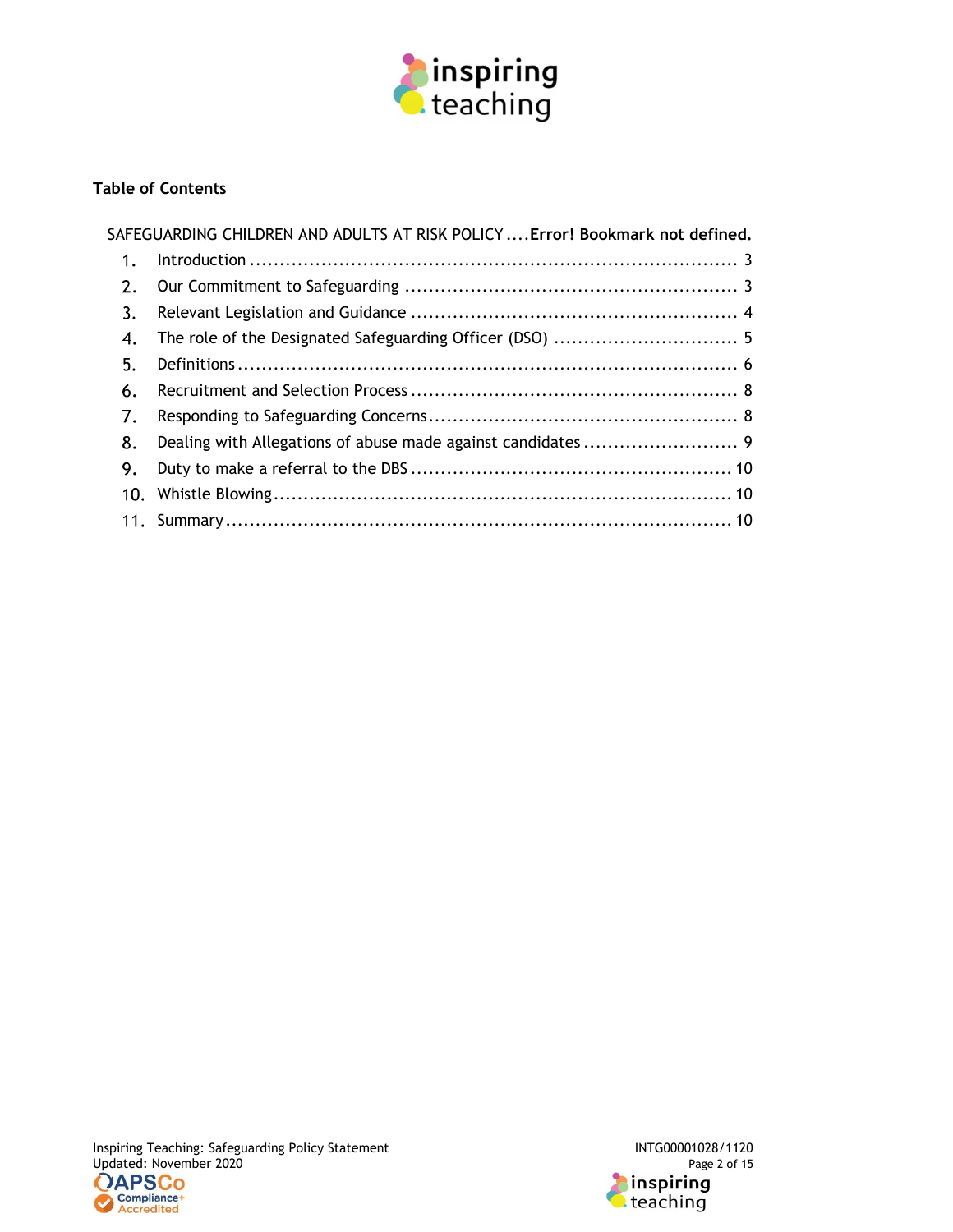

## 1. Introduction

Safeguarding is everyone's responsibility. Inspiring Teaching acknowledges the duty to safeguard and promote the welfare of children and adults at risk; and is committed to ensuring safeguarding practice that reflects statutory responsibilities, government guidance and complies with best practice requirements. All children and adults, regardless of age, disability, gender, racial heritage, religious belief, sexual orientation or identity, have the right to equal protection from all types of harm or abuse.

This policy applies to all internal staff and candidates and will be widely promoted and be mandatory for everyone involved in Inspiring Teaching. Failure to comply with this policy and the company's safeguarding procedures may result in disciplinary action being taken, including termination of employment and/or contract.

All candidates placed by Inspiring Teaching are expected to familiarise themselves with arrangements for safeguarding children and adults at risk in the organisation where they are placed and to have a clear understanding regarding abuse and neglect in all forms; including how to identify, respond and report.

Here at Inspiring Teaching we expect all staff, and candidates to follow and promote good practice in safeguarding. In order to do so, they should:

- Read, understand, accept and act in accordance with this policy.
- Be vigilant and follow professional codes of conduct to maintain professional boundaries and safe working practices.
- Report any concerns or disclosures related to the protection and safety of children and adults at risk.
- Undertake mandatory safeguarding training and awareness sessions where provided.
- Help educate learners/service users in placements regarding matters of keeping safe, including acting as a good role model.

#### 2. Our Commitment to Safeguarding

This policy is designed to meet the above principles by ensuring that:

- Inspiring Teaching has robust safer recruitment processes that ensures that those who are known to be a risk to children or adults do not gain access to them.; those whose actions suggest that they are a risk to children/adults are detected at the earliest stage and prevented from continuing to work with children/adults; and that those who intend to do harm are prevented at every possible stage from entering the workforce.
- Staff and candidates understand their roles and responsibilities in respect of safeguarding and are provided with appropriate learning opportunities to recognise, identify and respond to signs of abuse, neglect and other safeguarding concerns relating to children and adults at risk.
- There is an open and transparent culture which enables staff and candidates to raise concerns around children/adults at risk, those that work with children/adults at risk, and processes within Inspiring Teaching.

Inspiring Teaching: Safeguarding Policy Statement<br>11120 Updated: November 2020 Updated: November 2020

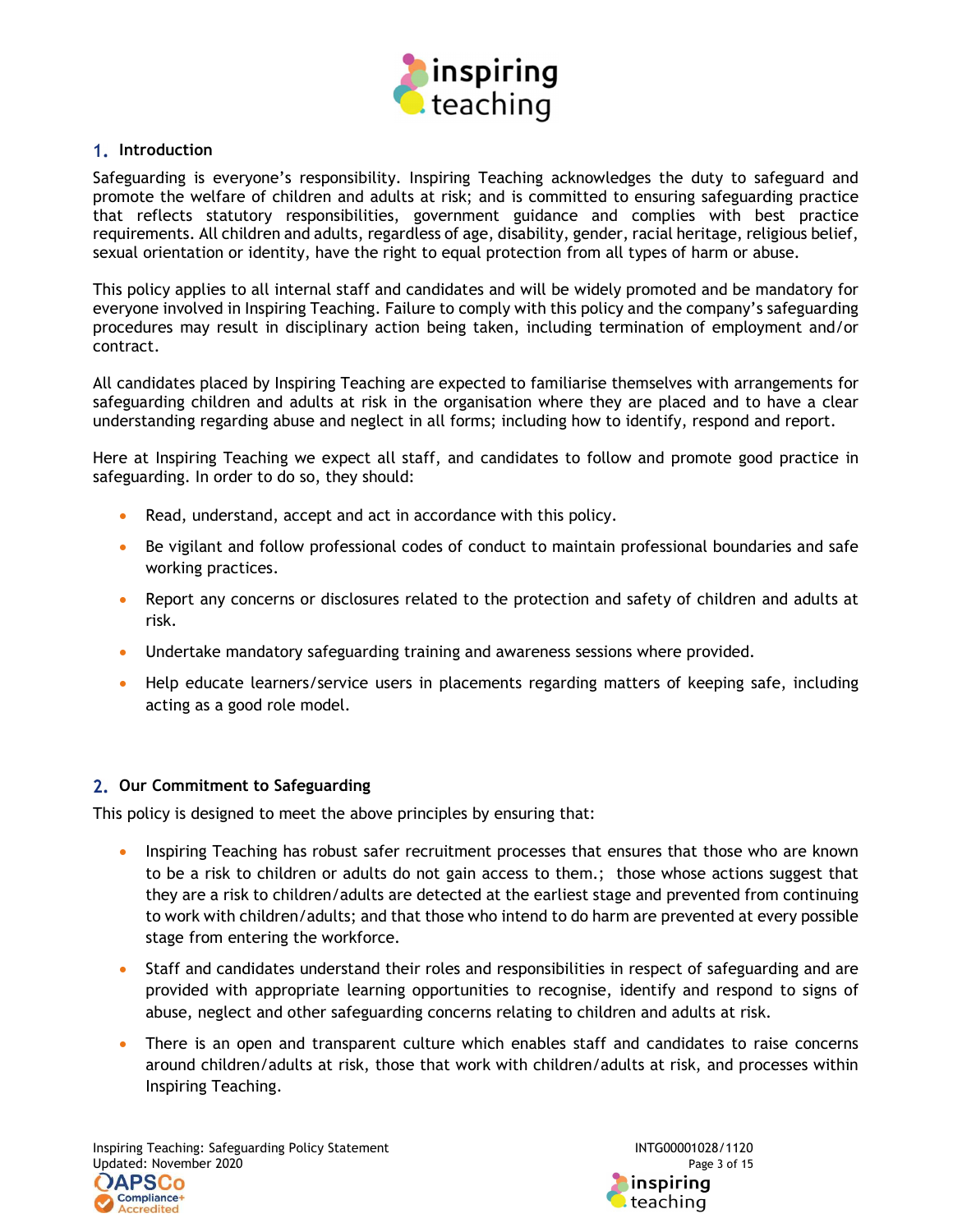

- It is as simple as possible for an individual to report concerns about harm or risk and clear procedures are implemented where safeguarding and child/adult protection issues arise. Where concerns are reported Inspiring Teaching will ensure that individuals are supported.
- **Inspiring Teaching has robust policies and procedures in place, which are reviewed and updated at** least every 12 months.
- Inspiring Teaching stays up to date with developments on safeguarding best practice, reporting and auditing safeguarding activities annually and addressing any areas for improvement.
- Inspiring Teaching will report any concerns regarding any individual, or any potential safeguarding situation that it becomes aware of as soon as practicable to the appropriate authority and will cooperate in any ongoing investigations or assessments.
- Inspiring Teaching will work in partnership with other services (including local authority children's and adult social care) to ensure that those who are identified as being at risk of abuse are protected.
- Confidential, detailed and accurate records of all safeguarding concerns are maintained and securely stored.

# 3. Relevant Legislation and Guidance

The principal legislation and guidance governing this policy is:

- Working Together to Safeguard Children 2018 (HM Government)
- Keeping Children Safe in Education 2020 (Department for Education)
- The Children Act 1989
- The Children Act 2004
- The Care Act 2014
- Care and Support Statutory Guidance 2020
- Information Sharing: Guidance for practitioners and managers. HM Government (2018)
- Rehabilitation of Offenders Act 1974
- Disqualification under the Childcare Act 2006 (2015)
- Counter Terrorism and Security Act 2015 (including the 'Prevent Duty')
- The Prevent Duty, Departmental, Advice for Schools and Child Care Providers (2015).
- Modern Slavery Act 2015
- Human Rights Act 1998
- Local Safeguarding Partners/Arrangements/Local Safeguarding Adult Board
- Guidance for Safer Working Practice for Adults Who Work with Children and Young People (2019)

Inspiring Teaching: Safeguarding Policy Statement<br>11120 Updated: November 2020 Updated: November 2020

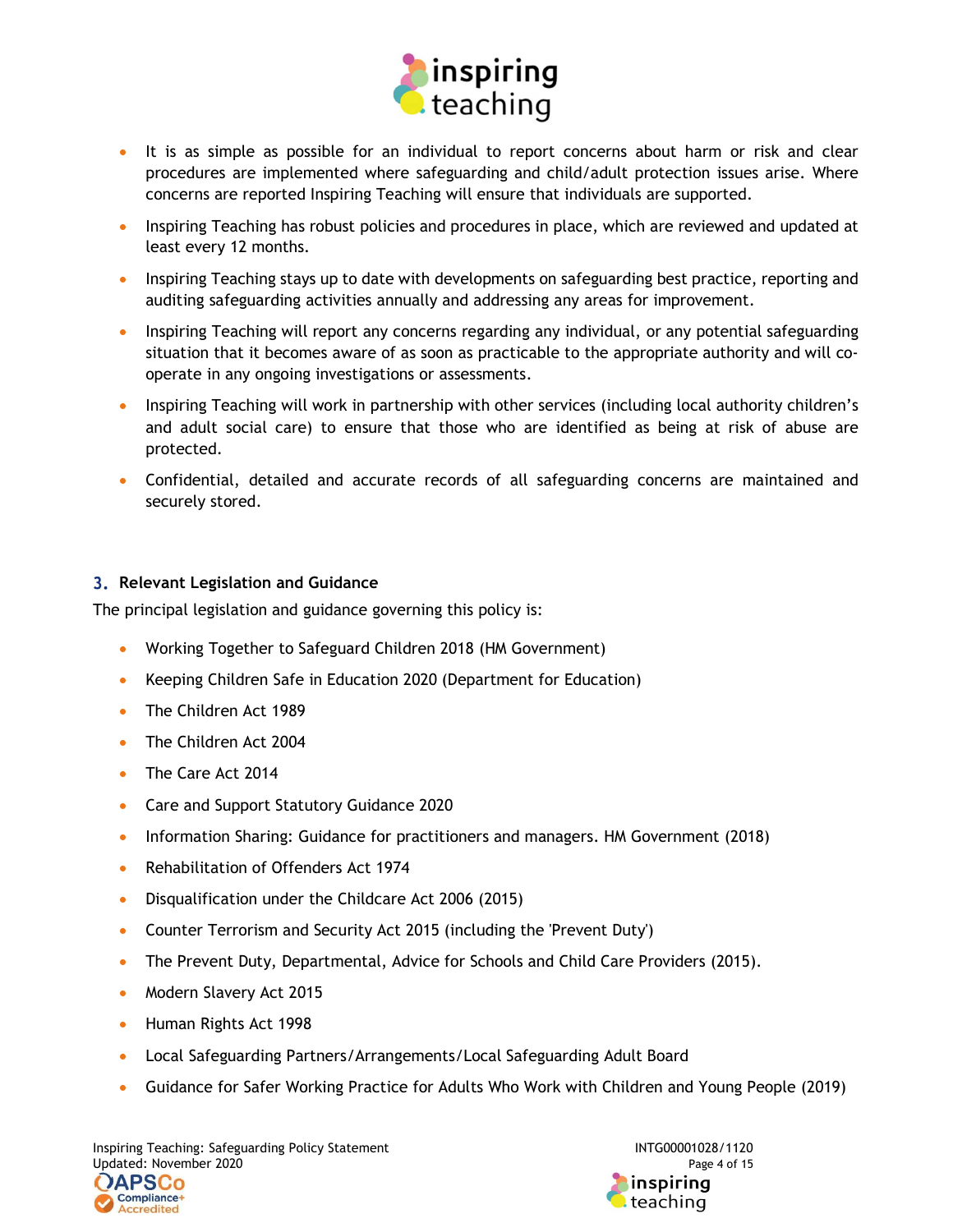

This policy should be read in conjunction with our other relevant safeguarding policies, such as:

- Health and Safety Policy
- **•** Allegations Policy
- Complaints Policy
- Code of Conduct
- Safer Recruitment
- Information Sharing Policy

# 4. The role of the Designated Safeguarding Officer (DSO)

The role of the DSO includes:

- Ensuring that all relevant staff and candidates have received safeguarding training appropriate to their role and continue receiving training to enable the development of skills and good practice when working with children/adults at risk.
- Receiving and responding appropriately to all reports of safeguarding issues or abuse which are raised by staff members, partner agencies or candidates.
- Ensuring that confidential, detailed and accurate records are kept of any concerns, reports or referrals related to candidates or children/adults at risk that they work with.
- Liaising with Designated Safeguarding Leads/Officers in partner organisations.
- Acting as a source of support, advice and expertise for staff and candidates with concerns and liaising with other agencies and professionals.
- Supporting staff and candidates involved in safeguarding incidents and assisting them in challenging or reporting poor or unsafe practice.
- Referring any allegations of abuse or safeguarding concerns to the relevant children or adult social care and if relevant, the police and/or the Local Authority's Designated Officer (LADO). In order to do this, the DSO will need to consult the Local Safeguarding Partnership Arrangements/Local Safeguarding Adult Board for the area in which the organisation is located. Further details on referral routes are located in Working Together to Safeguard Children (2018), Care and Support Statutory Guidance 2020, and in Keeping Children Safe in Education (2020).
- Reporting concerns to the Disclosure and Barring Service (DBS), this may be where a staff member or candidate has been dismissed or left, where serious concerns have been raised about their conduct or behaviour, and the company believes they pose a risk to children/vulnerable adults. The DSO will complete the necessary referral documents to the DBS and liaise with them thereafter if they have any further questions regarding the staff member or candidate.
- Keeping senior management appraised of any safeguarding incidents and their outcome.
- Liaising with the Company's Compliance Officer and senior management regarding training and skill development programmes available to staff and candidates.

Inspiring Teaching: Safeguarding Policy Statement INTG00001028/1120 Updated: November 2020 Page 5 of 15

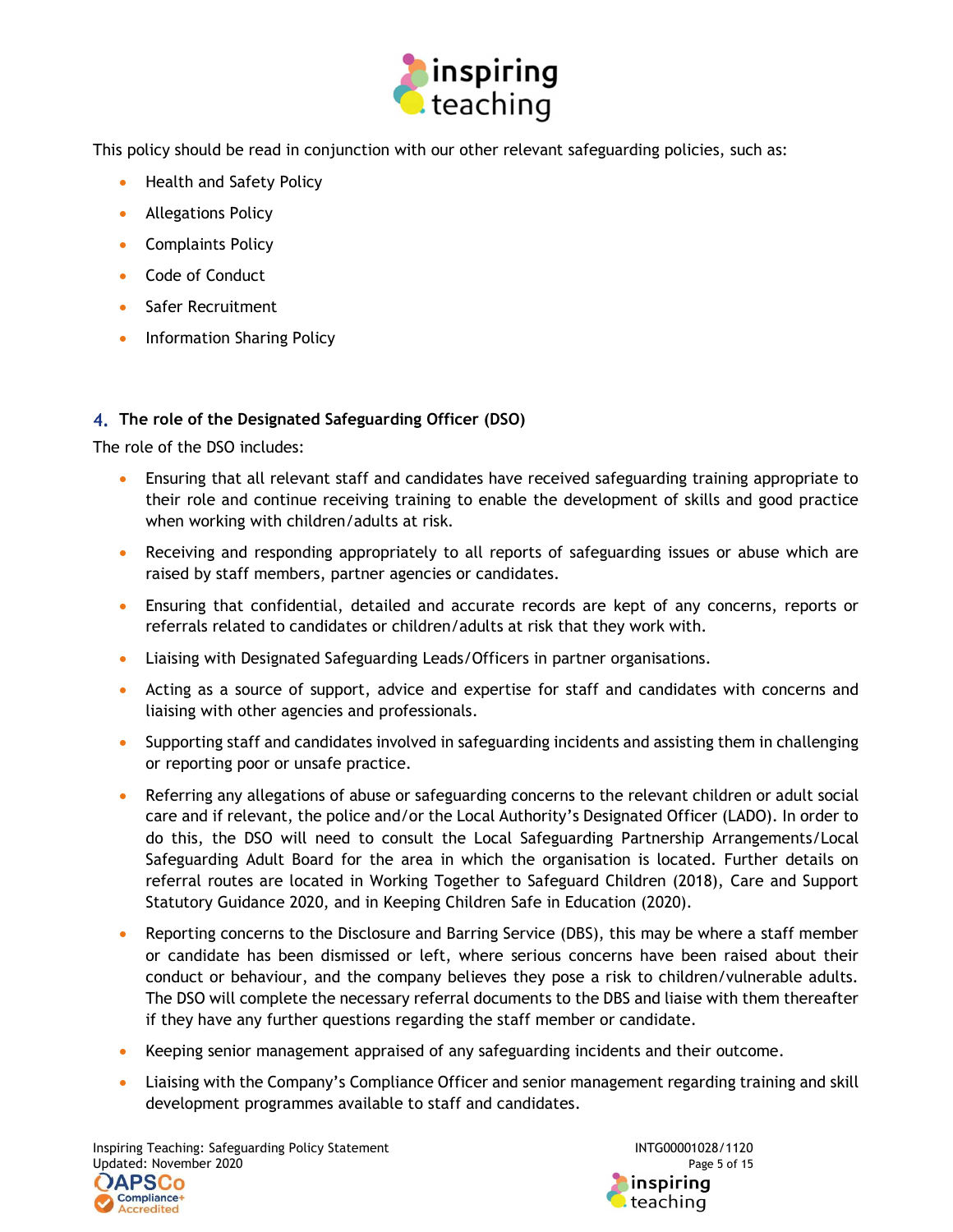

 Policy development (or overseeing this, including ensuring that all policies are updated as and when needed, but in any event on an annual basis.

#### **5. Definitions**

According to the Children Act 1989, a 'child' is anyone who has not yet reached their 18<sup>th</sup> birthday. The fact that a child has reached 16 years of age, is living independently or is in further education, is a member of the armed forces, is in hospital or in custody in the secure estate for children and young people, does not change his or her status or entitlement to services or protection under current legislation.

In this policy, the terms 'child' and 'young person', or 'children' and 'young people', are used interchangeably to refer to any individual under the age of 18.

The Care Act 2014 defines an 'adult at risk' as an adult who:

- has needs for care and support (whether or not the local authority is meeting any of those needs) and.
- is experiencing, or at risk of, abuse or neglect; and
- as a result of those care and support needs is unable to protect themselves from either the risk of, or the experience of abuse or neglect.

Abuse and neglect are forms of maltreatment. Somebody may abuse or neglect a child/vulnerable adult by inflicting harm, or by failing to act to prevent harm.

The Children Act 1989 defines 'harm' as "ill-treatment or the impairment of health or development". 'Development' means physical, intellectual, emotional, social or behavioural development; 'health' means physical or mental health; and 'ill-treatment' includes sexual abuse and forms of ill-treatment which are not physical. As a result of the Adoption and Children Act 2002, the definition of harm also includes "impairment suffered by hearing or seeing the ill-treatment of another"

Abuse may be perpetrated by an individual from the child or adult's school, college, day centre, community, family, those in a position of trust or another child/vulnerable adult.

All staff should be aware that children can abuse other children (often referred to as peer on peer abuse). This is most likely to include but may not be limited to: bullying (including cyberbullying), physical abuse, sexual violence, sexual harassment, up-skirting, sexting (also known as youth produced sexual imagery); and initiation/hazing type violence and rituals.

#### Categories of abuse - Children

Child abuse can be one of four different categories as set put in Working Together to Safeguard Children (2018):

Physical Abuse: Physical abuse is a form of abuse which may involve hitting, shaking, throwing, poisoning, burning or scalding, drowning, suffocating or otherwise causing physical harm to a child. Physical harm may also be caused when a parent or carer fabricates the symptoms of, or deliberately induces, illness in a child.

Inspiring Teaching: Safeguarding Policy Statement<br>1120 Updated: November 2020 Updated: November 2020



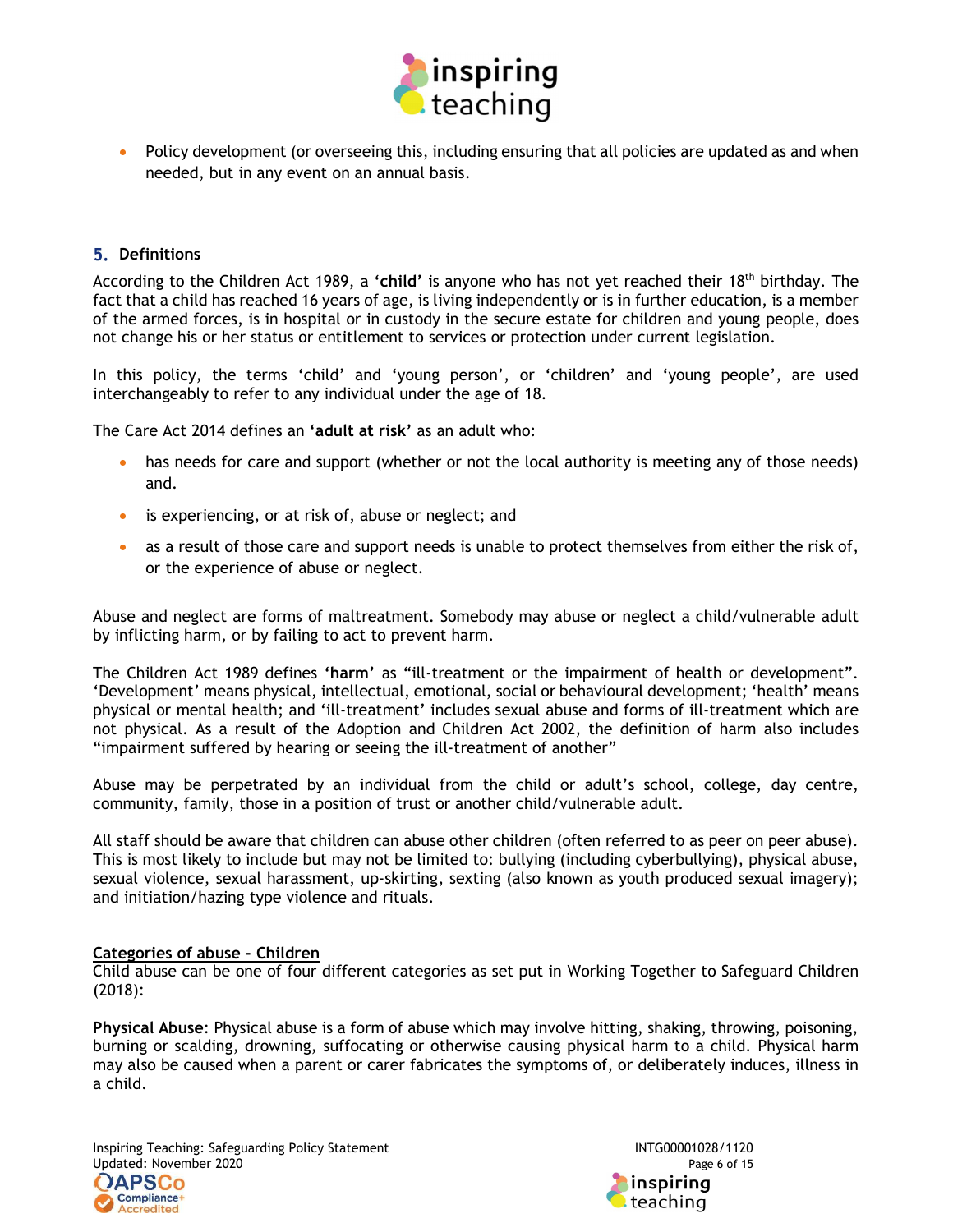

Emotional Abuse: The persistent emotional maltreatment of a child such as to cause severe and persistent adverse effects on the child's emotional development. It may involve conveying to a child that they are worthless or unloved, inadequate, or valued only insofar as they meet the needs of another person. It may include not giving the child opportunities to express their views, deliberately silencing them or 'making fun' of what they say or how they communicate. It may feature age or developmentally inappropriate expectations being imposed on children. These may include interactions that are beyond a child's developmental capability, as well as overprotection and limitation of exploration and learning, or preventing the child participating in normal social interaction. It may involve seeing or hearing the illtreatment of another. It may involve serious bullying (including cyber bullying), causing children frequently to feel frightened or in danger, or the exploitation or corruption of children. Some level of emotional abuse is involved in all types of maltreatment of a child, though it may occur alone.

Sexual Abuse: Sexual abuse involves forcing or enticing a child or young person to take part in sexual activities, not necessarily involving a high level of violence, whether or not the child is aware of what is happening. The activities may involve physical contact, including assault by penetration (e.g. rape or oral sex) or non-penetrative acts such as masturbation, kissing, rubbing and touching outside of clothing. They may also include non-contact activities, such as involving children in looking at, or in the production of, sexual images, watching sexual activities, encouraging children to behave in sexually inappropriate ways, or grooming a child in preparation for abuse (including via the internet). Sexual abuse is not solely perpetrated by adult males. Women can also commit acts of sexual abuse, as can other children.

Neglect: Neglect is the persistent failure to meet a child's basic physical and/or psychological needs, likely to result in the serious impairment of the child's health or development. Neglect may occur during pregnancy as a result of maternal substance abuse. Once a child is born, neglect may involve a parent or carer failing to:

- provide adequate food, clothing and shelter (including exclusion from home or abandonment);
- protect a child from physical and emotional harm or danger;
- ensure adequate supervision (including the use of inadequate caregivers); or
- ensure access to appropriate medical care or treatment.

It may also include neglect of, or unresponsiveness to, a child's basic emotional needs.

For detailed guidance on the signs which may indicate abuse and neglect see What to do if you're worried your child is being abused (2015).

#### Categories of abuse - Adults at risk

The categories of adult abuse are set out in the Care Act 2014 and are as follows:

Physical Abuse: including assault, hitting, slapping, pushing, misuse of medication, restraint, inappropriate physical sanctions.

Domestic Violence: including psychological, physical, sexual, financial, emotional abuse; so-called 'honour' based violence.

Sexual Abuse: including rape, indecent exposure, sexual harassment, inappropriate looking or touching, sexual teasing or innuendo, sexual photography, subjection to pornography or witnessing sexual acts, indecent exposure and sexual assault or sexual acts to which the adult has not consented or was pressured into consenting.

Inspiring Teaching: Safeguarding Policy Statement INTG00001028/1120 Updated: November 2020 Page 7 of 15

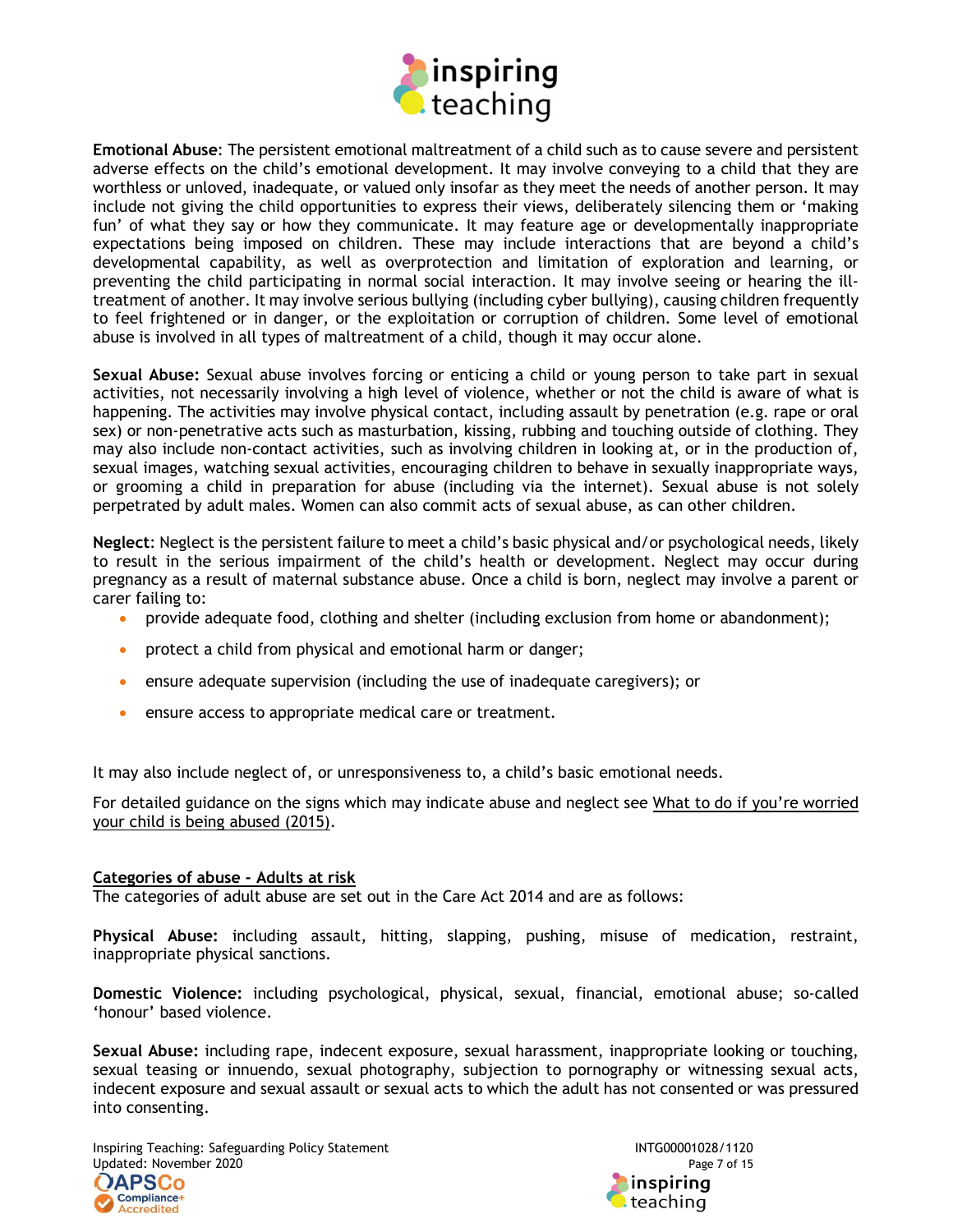

Psychological Abuse: including emotional abuse, threats of harm or abandonment, deprivation of contact, humiliation, blaming, controlling, intimidation, coercion, harassment, verbal abuse, cyber bullying, isolation or unreasonable and unjustified withdrawal of services or supportive networks.

Financial or Material Abuse: including theft, fraud, internet scamming, coercion in relation to an adult's financial affairs or arrangements, including in connection with wills, property, inheritance or financial transactions, or the misuse or misappropriation of property, possessions or benefits.

Modern Slavery: encompasses slavery, human trafficking, forced labour and domestic servitude. Traffickers and slave masters use whatever means they have at their disposal to coerce, deceive and force individuals into a life of abuse, servitude and inhumane treatment.

Discriminatory Abuse: including forms of harassment, slurs or similar treatment; because of race, gender and gender identity, age, disability, sexual orientation or religion.

Organisational Abuse: including neglect and poor care practice within an institution or specific care setting such as a hospital or care home, for example, or in relation to care provided in one's own home. This may range from one off incidents to on-going ill-treatment. It can be through neglect or poor professional practice as a result of the structure, policies, processes and practices within an organisation.

Neglect and Acts of Omission: including ignoring medical, emotional or physical care needs, failure to provide access to appropriate health, care and support or educational services, the withholding of the necessities of life, such as medication, adequate nutrition and heating.

Self-neglect: this covers a wide range of behaviour neglecting to care for one's personal hygiene, health or surroundings and includes behaviour such as hoarding.

Further information can be found at https://www.gov.uk/government/publications/adult-safeguardingstatement-of-government-policy

#### **6. Recruitment and Selection Process**

Inspiring Teaching is also committed to protecting children and adults at risk through a careful recruitment and selection process (Safer Recruitment), a Whistleblowing Policy and guidance on appropriate behaviour (Code of Conduct). These policies should be read alongside this policy.

Inspiring Teaching's rigorous procedures, following ASPCo's Compliance+ process ensures that any candidate found to have a history of unacceptable conduct or practice, will not be placed.

#### 7. Responding to Safeguarding Concerns

All staff have a responsibility to protect children/adults at risk. This includes:

- Observing Inspiring Teaching policies and processes including any Code of Conduct
- Attending the recommended training and keeping their skills and knowledge concerning safeguarding and safer recruitment up to date

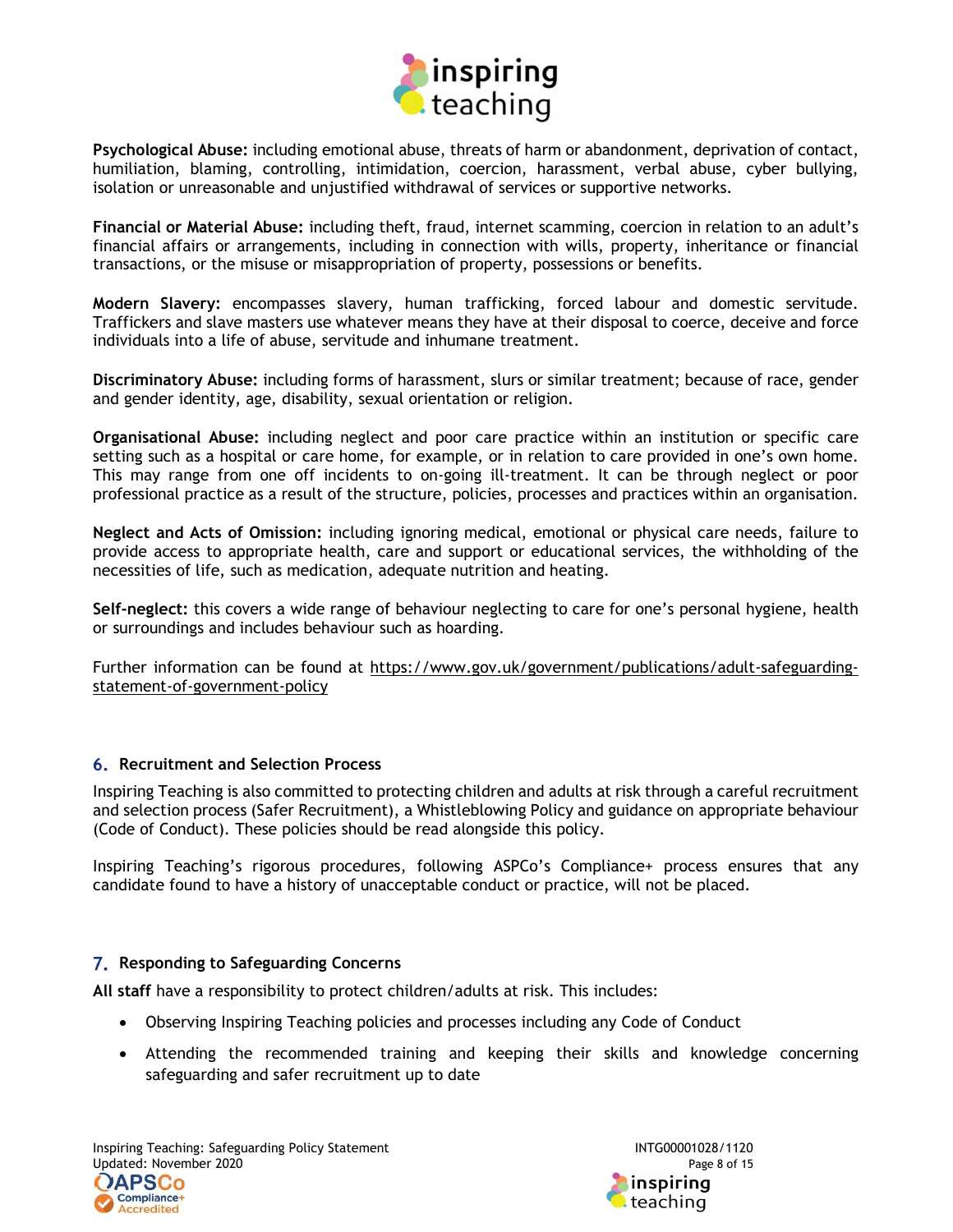

- Reporting any concerns arising from meeting candidates or carrying out pre-placement checks to the DSO without delay and making a clear written record of all relevant information to be passed to the DSO
- Reporting any concerns arising from organisation visits / placements to the Designated Safeguarding Lead/Officer at the relevant organisation and confirming that this has been done to Inspiring Teaching DSO
- Taking action, such as following the process detailed in the Whistleblowing Policy where there are concerns about practice.

All candidates working through Inspiring Teaching are expected to keep children and vulnerable adults safe by:

- Following the Inspiring Teaching policies including the Code of Conduct
- Following the Safeguarding Policy of each placement, including any Code of Conduct
- Making the Designated Safeguarding Lead/Officer at the placement aware of any concerns regarding any children/vulnerable adults; or any adults caring for or working with those persons
- Seeking advice and support from Inspiring Teaching's DSO when they have reason to believe that their concerns have not been responded to appropriately or they have concerns about practice in the placement.

# 8. Dealing with allegations of abuse made against candidates

All candidates placed on assignment are responsible for supporting safe behaviour and have responsibility to follow the guidance laid out in this policy and related policies, such as the Code of Conduct.

In accordance with the Care Act (2014), Working Together (2018) and Keeping Children Safe in Education (2020), where an organisation has received an allegation that a volunteer, supply staff or member of staff who works with children/vulnerable adults has:

- behaved in a way that has harmed a child/adult, or may have harmed a child/adult;
- possibly committed a criminal offence against or related to a child/adult;
- behaved towards a child/adult in a way that indicates he or she may pose a risk of harm to children/vulnerable adults; or
- or behaved or may have behaved in a way that indicates they may not be suitable to work with children/vulnerable adults,

a referral should be sent to the LADO within one working day, giving as much detail as possible.

Details regarding allegations, including who will take responsibility for this once a candidate is placed, are set out in Inspiring Teaching's Allegation Policy which should be read alongside this policy.

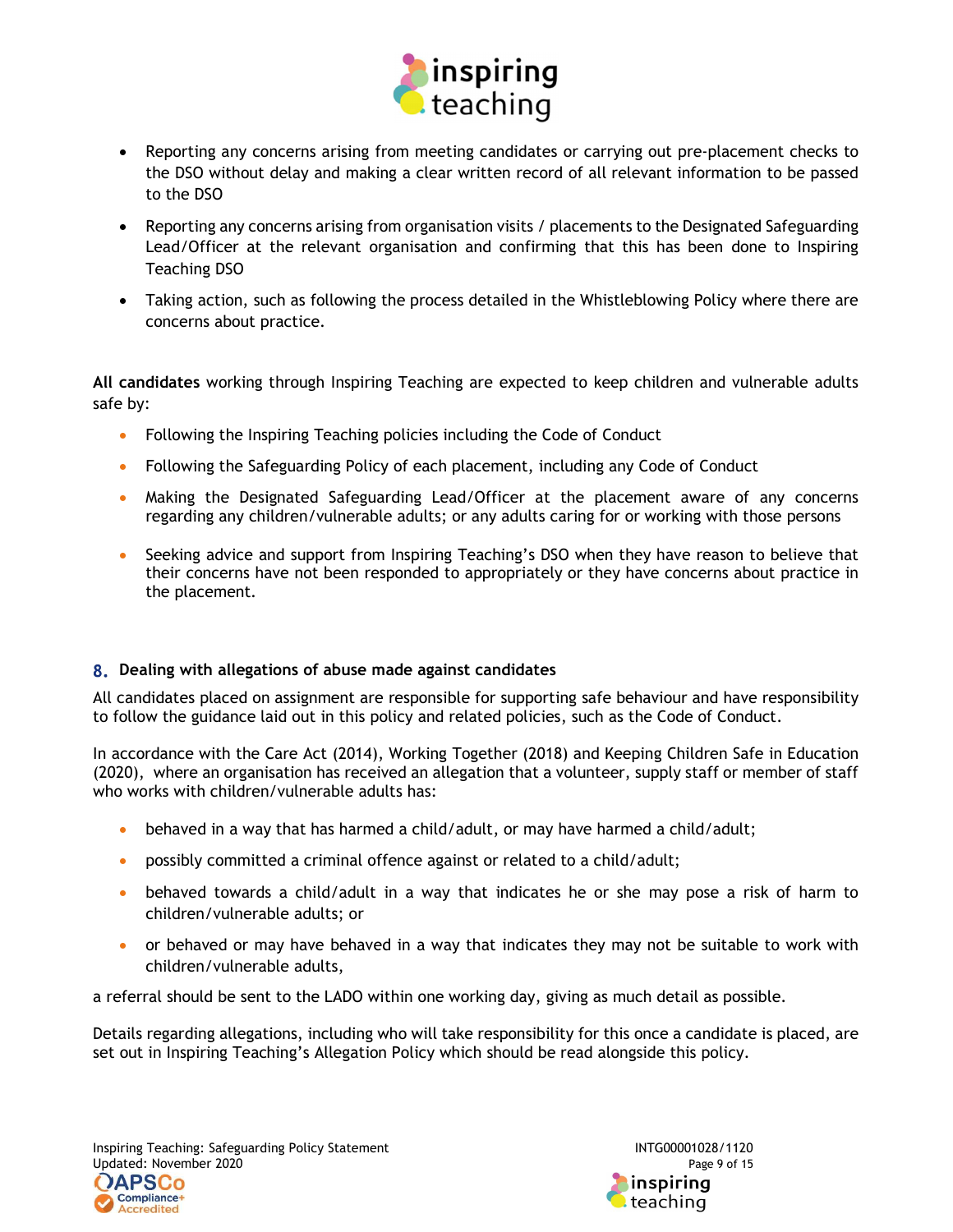

## 9. Duty to make a referral to the DBS

Where there is evidence that anyone has harmed, or poses a risk of harm, to a child or adult at risk, there is a legal duty on Inspiring Teaching to report that person to the Disclosure and Barring Service using their guidance available here. The DBS has statutory authority to bar a person from working in regulated activity with children and/or adults at risk in the UK.

A referral to the DBS will also be made if the person resigns prior to an investigation being carried out or reaching its conclusion. If the accused person resigns, or ceases to provide their services, this should not prevent an allegation being followed up in accordance with this guidance.

The Inspiring Teaching will not make any compromise/settlement agreement in the case of a person deemed unsuitable to work with children/vulnerable adults. Any such agreement which contained a condition of not referring the case to the DBS would constitute a criminal offence.

Anyone who is concerned about a child's or adult at risk's welfare or who believe that a child or adult at risk may be at risk of abuse should pass any information to the DBS or other appropriate authority as soon as possible and no longer than 24 hours after the initial concern.

#### Whistle Blowing

Candidates may find it difficult to raise concerns about colleagues, managers, people in placement or concerning how safeguarding concerns are responded to within a setting. Inspiring Teaching has a specific Whistleblowing Policy which encourages candidates to raise concerns and also provides details of outside organisations that candidates can approach for support and advice. Inspiring Teaching aims to have an open and honest culture where safeguarding is responded to effectively, and both staff and candidates feel safe, supported and able to voice any concerns that they have in the knowledge that they will be responded to.

#### 11. Summary

Inspiring Teaching will make clients and candidates aware of the Safeguarding Policy through the following means:

All staff, temporary workers, candidates and contractors must be aware that they have a professional duty to share information with other recruitment firms in order to safeguard children/adults at risk. The public interest in safeguarding children/adults at risk may override confidentiality interests. However, information will be shared on a need to know basis only, as judged by Inspiring Teaching.

#### 12. Recruitment and Selection Process

Inspiring Teaching are also committed to protecting children and vulnerable adults through a careful recruitment and selection process, a whistle blowing policy and guidance on appropriate behaviour. Inspiring Teaching's rigorous procedures ensure that any candidate found to have a history of unacceptable conduct or practice, will not be placed.

As part of our safeguarding policy Inspiring Teaching will:

- Promote and prioritise the safety and wellbeing of children and vulnerable adults.
- Ensure all candidates undergo a full compliance process.

Inspiring Teaching: Safeguarding Policy Statement<br>10 INTG00001028/1120<br>Page 10 of 15 Updated: November 2020

![](_page_9_Picture_17.jpeg)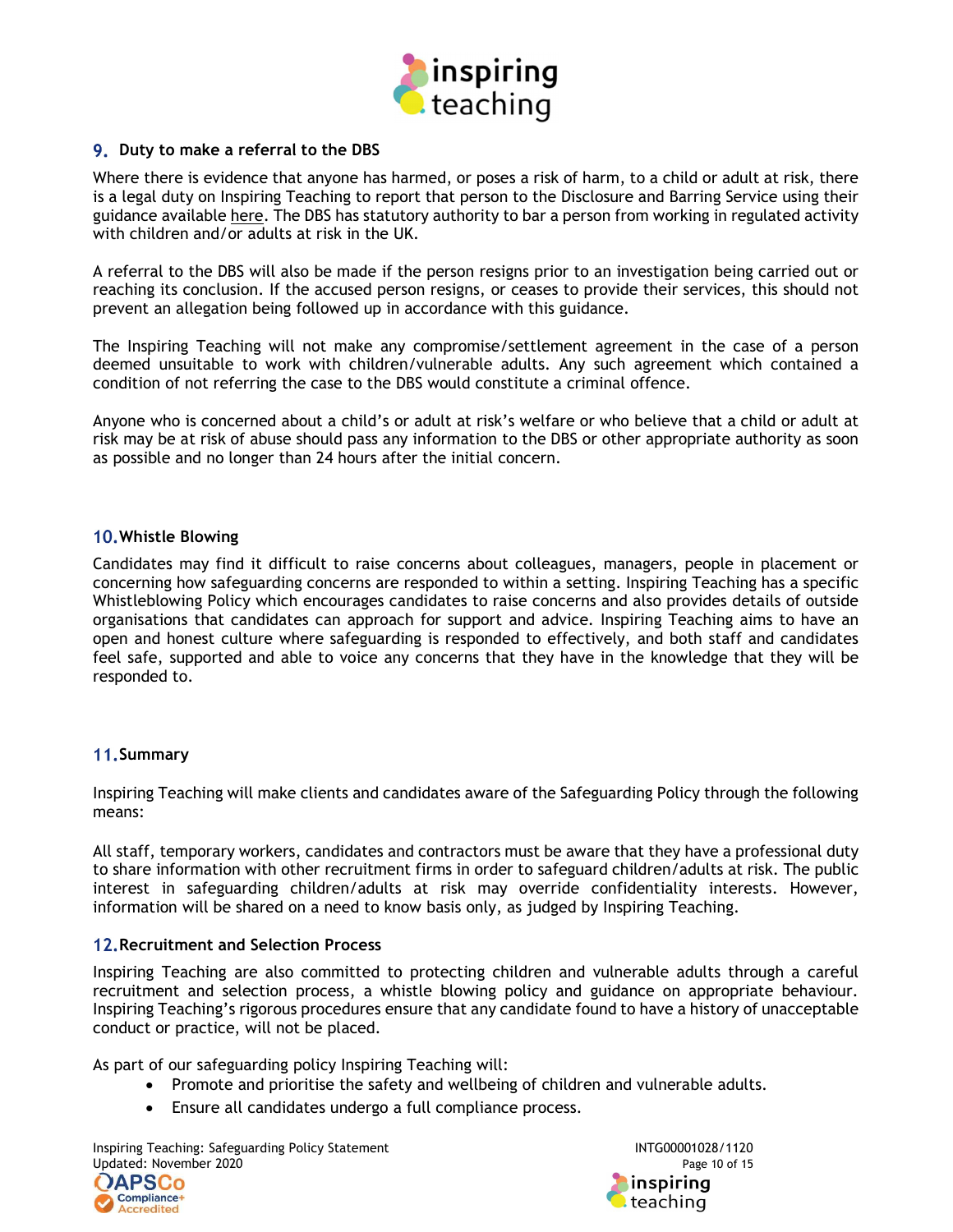![](_page_10_Picture_0.jpeg)

- Ensure everyone understands their roles and responsibilities in respect of safeguarding and is provided with appropriate learning opportunities to recognise, identify and respond to signs of abuse, neglect and other safeguarding concerns relating to children and vulnerable adults.
- Ensure appropriate action is taken in the event of incidents/concerns of abuse and support provided to the individual/s who raise or disclose the concern.
- Ensure that confidential, detailed and accurate records of all safeguarding concerns are maintained and securely stored.
- Prevent the engagement of unsuitable individuals.
- Ensure robust safeguarding arrangements and procedures are in operation.

This policy will be widely promoted and is mandatory for everyone involved Inspiring Teaching. Failure to comply with this policy and the company's safeguarding procedures will be addressed without delay and may result in disciplinary action.

## 13. Legislation

The principal pieces of legislation governing this policy are:

- Working together to safeguard Children 2015
	- The Children Act 1989
	- The Adoption and Children Act 2002
	- The Children act 2004
	- Rehabilitation of Offenders Act 1974
	- Keeping Children Safe in Education (2019)
	- Disqualification under the Childcare Act 2006 (2015)
	- Counter Terrorism and Security Act 2015 (including the 'Prevent Duty')
	- Modern Slavery Act 2015
	- Mental Capacity Act 2005
	- Human Rights Act 1998

#### 14. Definitions

'Safeguarding' - is about embedding practices throughout the organisation to ensure the protection of children and/or vulnerable adults wherever possible. In contrast, child and adult protection is about responding to circumstances that arise.

'Abuse' - Keeping children safe in education September 2016 defines abuse and neglect and gives four clear categories of abuse as:

- Physical abuse
- Sexual abuse
- Emotional abuse
- Neglect

'Child' – is used to define anyone under the age of 18 (Children Act, 1989).

'Young people' are children who are 16 to 17 years old.

'Age of consent' (the legal age to have sex) in the UK is 16 years old\*.

Inspiring Teaching: Safeguarding Policy Statement<br>11 Updated: November 2020 Page 11 of 15 Updated: November 2020

![](_page_10_Picture_31.jpeg)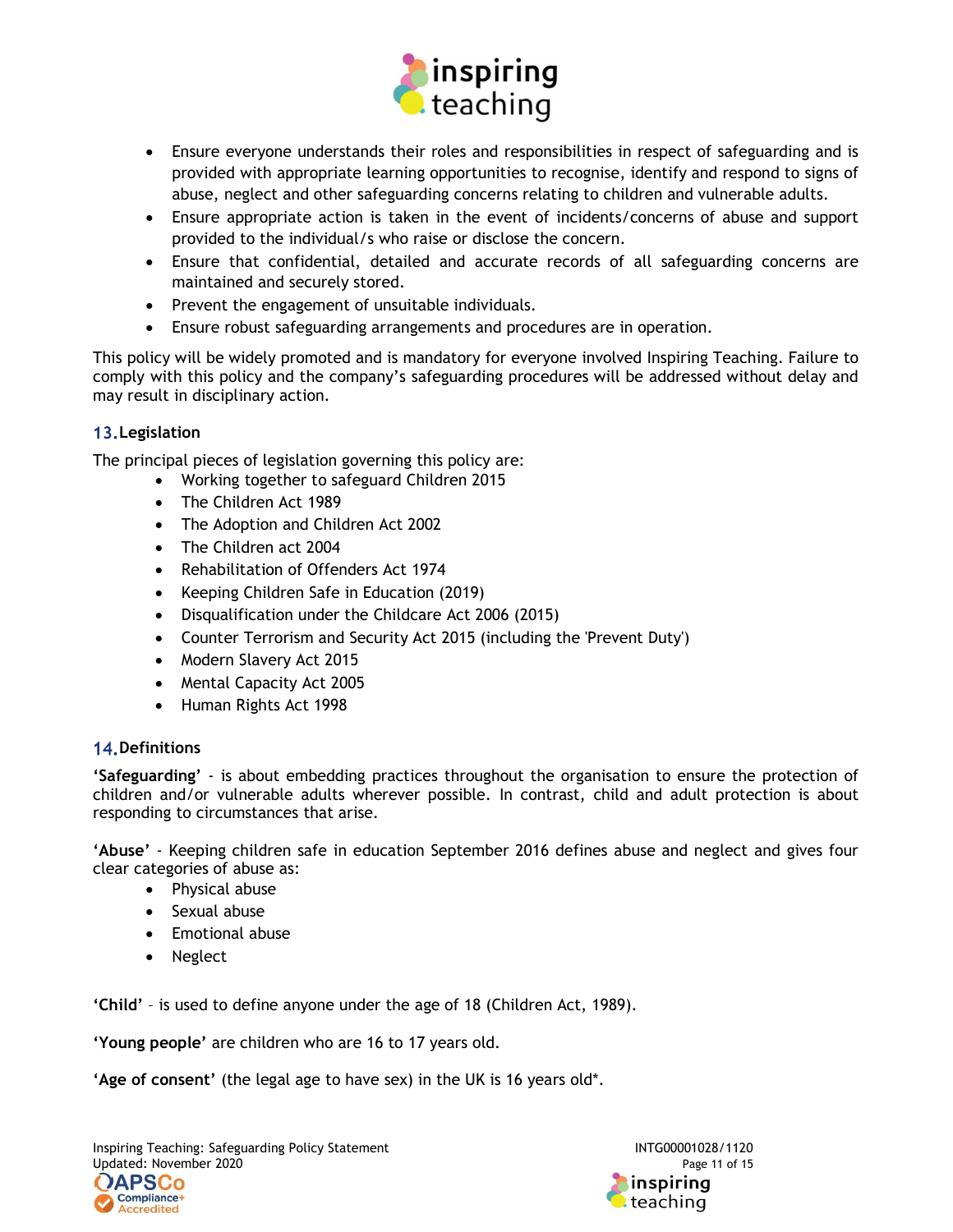![](_page_11_Picture_0.jpeg)

'Vulnerable adult' is a person who has attained the age of 18 and for a range of reasons may be, either temporarily or permanently and in different situations, potentially vulnerable. This may include a person who:

- Is elderly and frail
- Has a mental illness including dementia
- Has a physical or sensory disability
- Has a learning disability
- Has a severe physical illness
- Is a substance misuser
- Is homeless

Inspiring Teaching conducts the following safeguarding checks and has sight of all original documents before supplying a candidate into an education/social work establishment.

- Face to face interview
- Proof of identify
- A minimum of 2 years written references covering professional and character feedback
- Enhanced DBS disclosure
- Proof of address using DBS list of acceptable documents
- Proof of National Insurance number
- Entitlement to work in the UK
- Full 10-year employment history with no gaps
- Original qualifications
- Visa requirements (where applicable)
- Overseas police check (where applicable)

All candidates are required to apply for an Enhanced DBS certificate through Inspiring Teaching if they do not have a current disclosure that is subscribed to the update serve. Update service checks are completed annually, or as per school request. If the candidate does not provide a subscribed DBS we will apply for an application covering child and adult barring lists visa E-Safeguarding which they will be asked to subscribe to the update service.

#### 15. Responsibilities

All staff, temporary workers, candidates and contractors placed on assignment are responsible for supporting safe behaviour and have responsibility to follow the guidance laid out in this policy and related policies, and to pass on any welfare concerns using the required procedures. We expect all staff, temporary workers, candidates and contractors to promote good practice by being an excellent role model; contributing to discussions about safeguarding; and to positively involving people in developing safe practices. All staff, temporary workers, candidates and contractors should:

- Read, understand, accept and act in accordance with this policy.
- Be vigilant and follow professional codes of conduct to maintain professional boundaries.
- Report any concerns or disclosures related to the protection and safety of children and vulnerable adults.
- Undertake mandatory child protection and vulnerable adult training and awareness sessions where provided.
- Help educate learners, including children, young people and adults in matters of keeping safe, and acting as a good role model.

Inspiring Teaching: Safeguarding Policy Statement<br>120 Updated: November 2020 Updated: November 2020

![](_page_11_Picture_30.jpeg)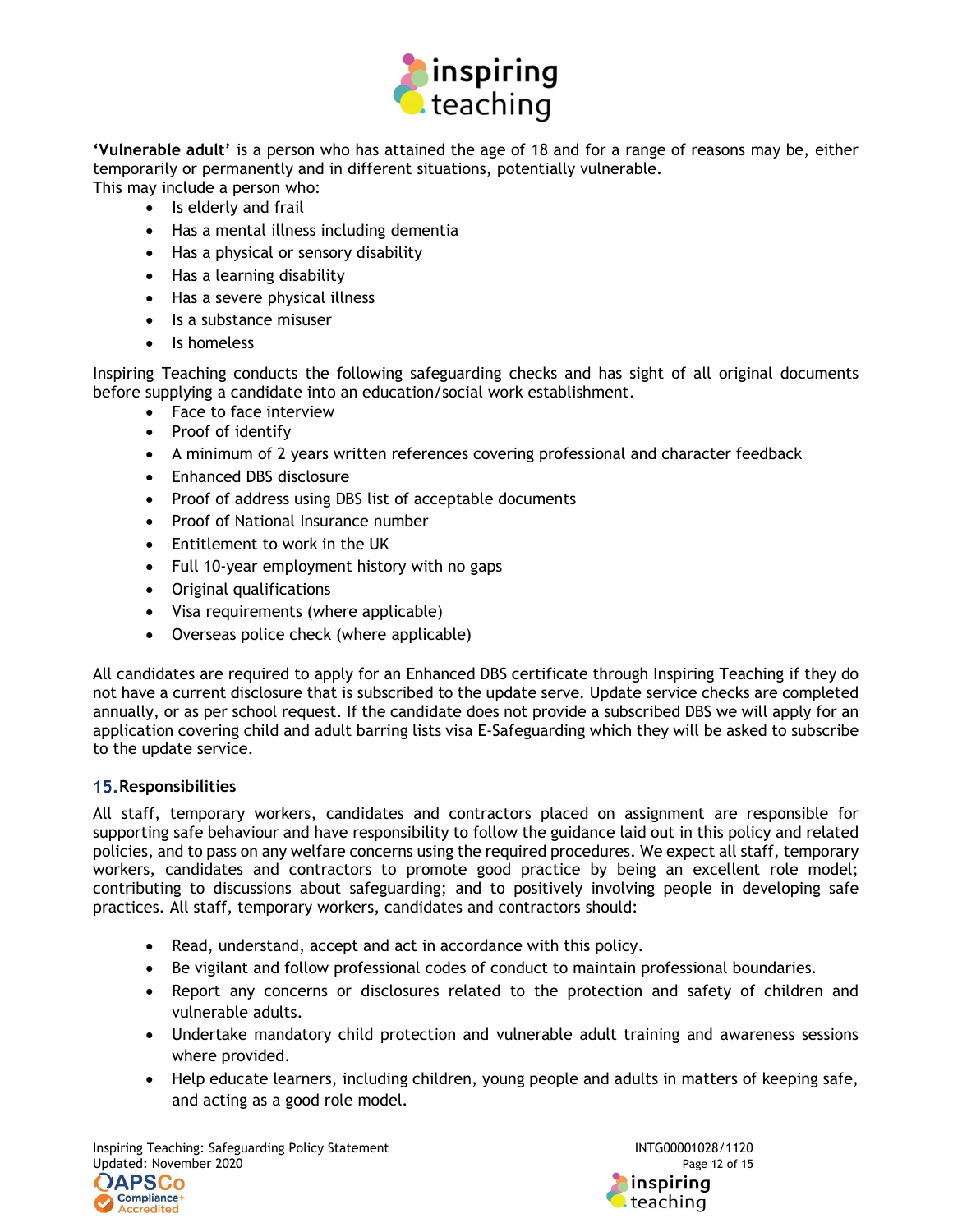![](_page_12_Picture_0.jpeg)

All staff, temporary workers, candidates and contractors working through Inspiring Teaching are expected to keep children safe by contributing to:

- Providing a safe learning environment.
- Identifying children who are suffering or likely to suffer significant harm and taking the appropriate action with the aim of making sure they are kept safe at home and in the education setting.
- Making a note and reporting to the designated member of staff any major incident, or signals which give cause for suspicion or concern. It is the candidate's responsibility to adhere to the specific guidelines set out in each Clients own safeguarding policy.
- Under no circumstance should a candidate intervene on his or her own.

# 16. Reporting and barring referrals

The process outlined below details the stages involved in raising and reporting safeguarding concerns at Inspiring Teaching.

In view of their daily contact with children, candidates working through Inspiring Teaching are well placed to observe abuse or neglect. It is their responsibility to report suspected or alleged abuse.

- If a candidate is working within a school or nursery it is his/her duty to take note not only of major incidents, but also of signals which give cause for suspicion or concern. When this occurs, the candidate must report any concerns to the school's designated member of staff with particular responsibility for child protection work and liaison with youth services. It is also the candidate's responsibility to adhere to the specific guidelines set out in each school's Child Protection Policy.
- If a candidate is working outside of the school or nursery environment it is his/her duty to report any concerns to the Social Services Department. Candidates have a responsibility of explaining on first contact that they cannot keep information confidential. If abuse is suspected the concern should be recorded at branch level and then discussed with a Director of Inspiring Teaching and reported to Social Services. If a candidate has reason to believe that a young person is being abused then the safety and welfare of that child has to be the paramount consideration in deciding what action needs to be taken.
- If there is an allegation of abuse made against a candidate working through Inspiring Teaching it should be reported to the Branch Manager and Line Managers. Action will be taken in accordance with Inspiring Teaching's Complaints Procedure.

Under no circumstances should a candidate ever intervene on his/her own. Inspiring Teaching wishes to inform all candidates of the position outlined in the 1996 Education Act that any form of physical contact with a child in the form of corporal punishment is prohibited. Failure to comply with the spirit of the relevant legal requirements will result in your removal from our register.

# 17. LADO (Local Authority Designated Officer)

In accordance with Working Together 2018, where an organisation has received an allegation that a volunteer or member of staff who works with children has:

- Behaved in a way that has harmed a child, or may have harmed a child;
- Possibly committed a criminal offence against or related to a child; or

Inspiring Teaching: Safeguarding Policy Statement<br>13 Updated: November 2020<br>Page 13 of 15 Updated: November 2020

![](_page_12_Picture_18.jpeg)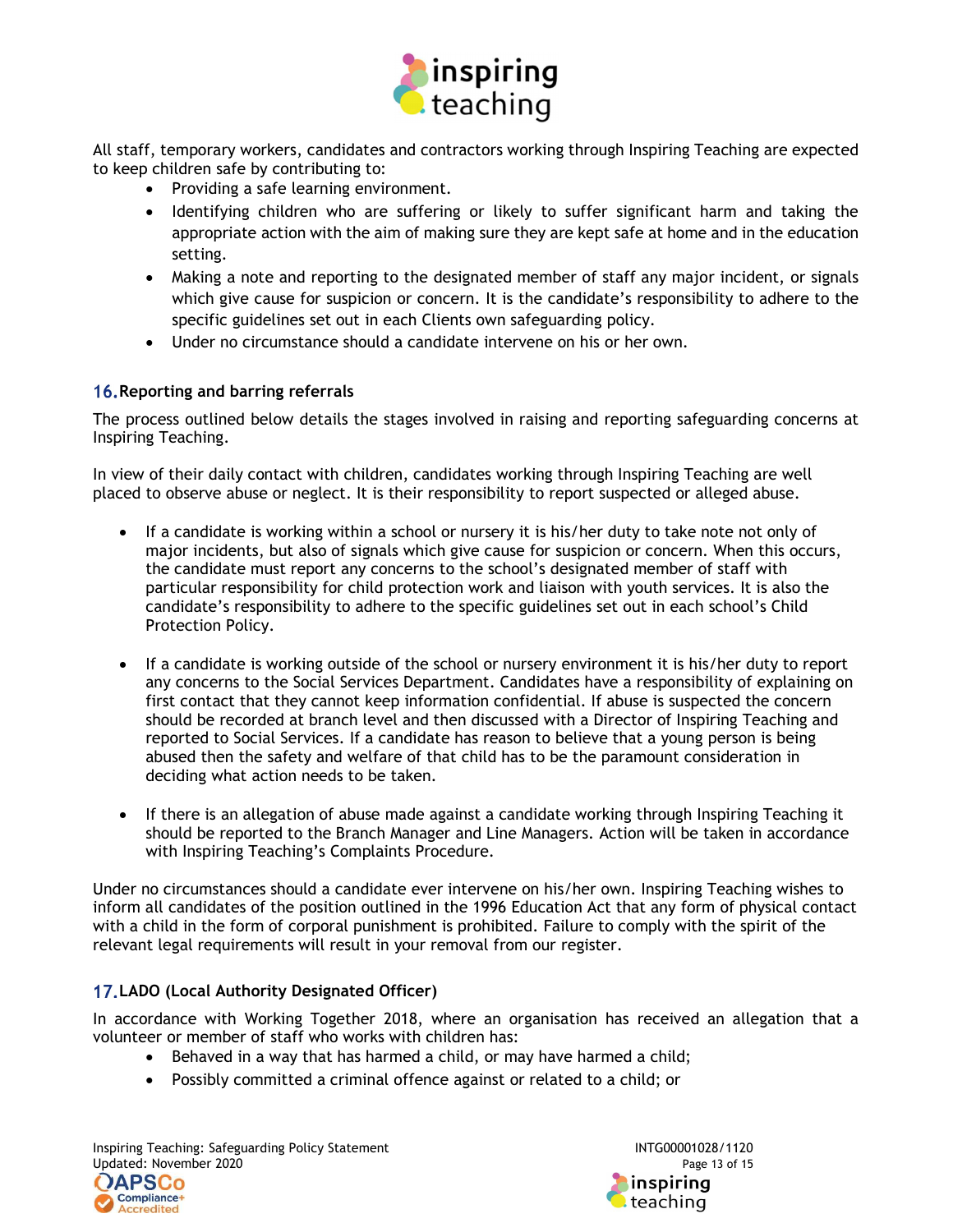![](_page_13_Picture_0.jpeg)

• Behaved towards a child or children in a way that indicates they may pose a risk of harm to children

A referral should be sent to the Local Authority Designated Officer (LADO) within one working day, giving as much detail as possible.

#### 18. Duty to make a referral to the DBS

Where there is evidence that anyone has harmed, or poses a risk of harm, to a child or vulnerable adult, there is a legal duty on Inspiring Teaching to report that person to the Disclosure and Barring Service using their guidance available here https://www.gov.uk/guidance/making-barring-referrals-to-the-dbs. The DBS has statutory authority to bar a person from working in regulated activity with children and/or vulnerable adults in the UK.

Referral to the DBS will also be made if the person resigns prior to an investigation being carried out or reaching its conclusion. If the accused person resigns, or ceases to provide their services, this should not prevent an allegation being followed up in accordance with this guidance.

The Inspiring Teaching will not make any compromise/settlement agreement in the case of a person deemed unsuitable to work with children. Any such agreement which contained a condition of not referring the case to the DBS would constitute a criminal offence.

Anyone who is concerned about a child's or vulnerable adult's welfare or who believe that a child or vulnerable adult may be at risk of abuse should pass any information to the DBS or other appropriate authority as soon as possible and no longer than 24 hours after the initial concern.

#### Whistle Blowing

All staff, temporary workers, candidates and contractors should bring matters of concern to the attention of Inspiring Teaching and concerns can be reported directly to the LADO. Once you have shared your concerns you should submit them in writing giving names, date and places where appropriate. No action will be taken against you if the concern proves to be unfounded but was raised in good faith. All staff, workers, candidates and contractors should be aware of their duty to raise concerns, where they exist, about the attitude or actions of colleagues. Include concern raised and not acted upon by the safeguarding leads. Allegations that are made frivolously, maliciously or for personal gain will lead to termination.

Once a disclosure against anyone has been made, Inspiring Teaching will consider whether the allegation should be reported to the LADO. Only after notifying and consulting with the LADO (or, in the most serious cases, the police) will the Inspiring Teaching undertake an investigation.

#### 20. Summary

Inspiring Teaching will make clients and candidates aware of the Safeguarding Policy through the Inspiring Teaching website, and also via the handbook provided to candidates during their registration.

All staff, temporary workers, candidates and contractors must be aware that they have a professional duty to share information with other recruitment firms in order to safeguard children and vulnerable adults. The public interest in safeguarding children and vulnerable adults may override confidentiality interests. However, information will be shared on a need to know basis only, as judged by Inspiring Teaching.

All candidates are initially screened on the telephone and, if successful, are invited to attend a competency-based interview, conducted by a fully trained recruitment professional. The interview process

Inspiring Teaching: Safeguarding Policy Statement Inspiring Teaching: Safeguarding Policy Statement Intervalue<br>Indiated: November 2020 Updated: November 2020

![](_page_13_Picture_16.jpeg)